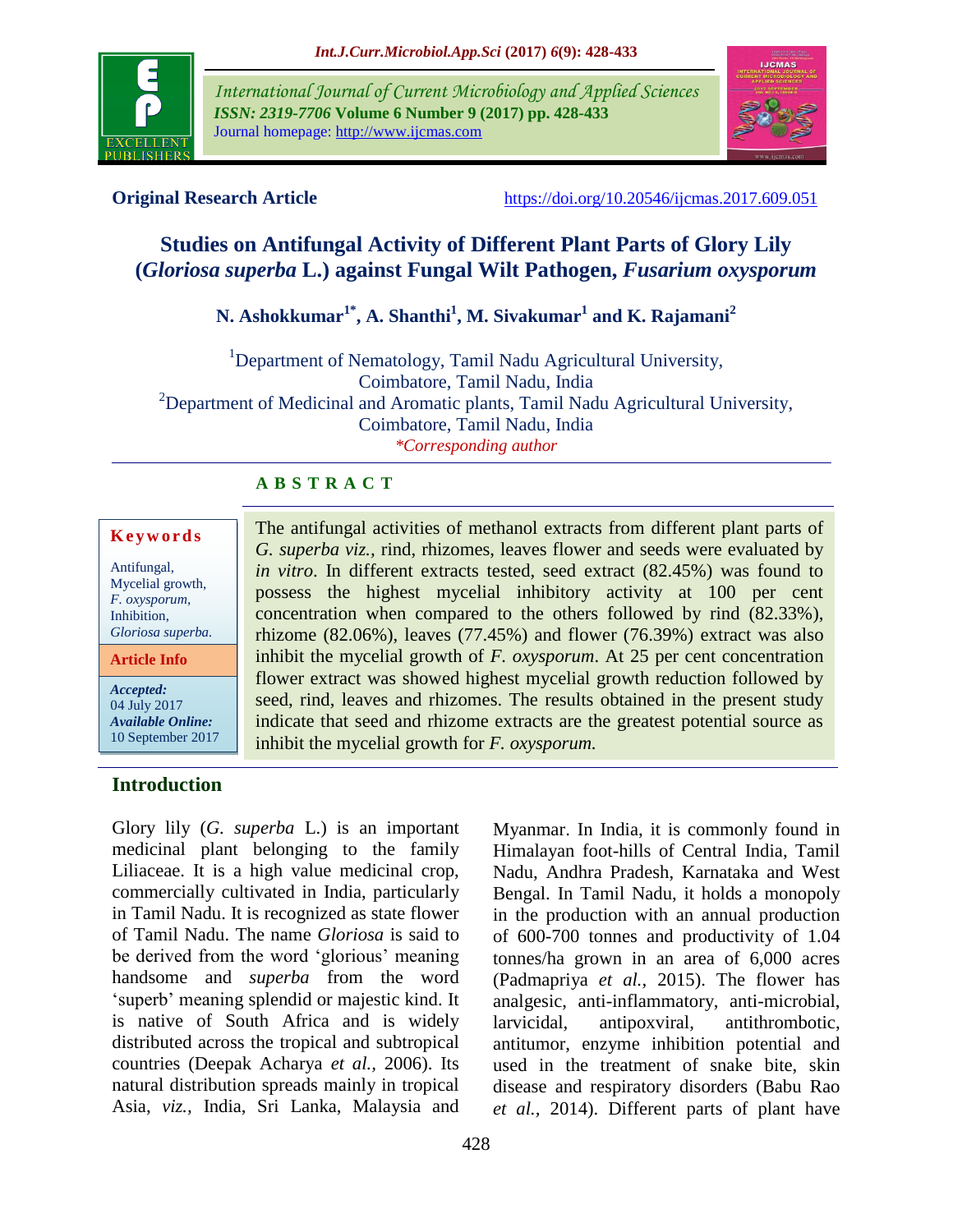wide variety of uses especially in traditional system of medicine.

### **Materials and Methods**

### **Maintenance of pure culture of root knot nematode,** *Meloidogyne incognita*

### **Pure culture of root knot nematode,** *M. incognita*

Pure culture of root knot nematode, *M. incognita* required for the studies was maintained on tomato cv. CO 1 in earthern pots containing steam sterilized pot mixture (1:1:2 red earth, sand and farm yard manure). The egg masses required for the experiments were collected from the roots by carefully uprooting the plants and roots with conspicuous galls were washed gently in water and the egg masses were then handpicked under the stereozoom microscope and allowed to hatch by placing the egg masses in 100 ml beaker containing distilled water and incubated at room temperature. Then the hatched out second stage juveniles  $(J_2)$  of *M. incognita* obtained from the egg masses were inoculated at  $1 J_2 / g$  of soil in the tomato rhizosphere at two weeks after transplanting and covered with sterilized pot mixture soil. The nematodes were multiplied and maintained separately as stock culture in the Nematology glasshouse. The nematodes required for the experimental purpose were collected from this culture.

# **Collection of plant parts of** *G. superba*

The plant parts *viz.,* rind, rhizomes, flowers, leaves and seeds of *G. superba* were collected from the farmer field at Dharapuram, Tirupur District, Tamil Nadu.

#### **Preparation of crude extracts of** *G. superba*

Soxhlet apparatus was used for extraction purpose. Twenty five gram of the powdered

plant parts of *G. superba viz.,* rind, rhizomes, flowers, leaves and seeds were weighed separately into 200 ml methanol and percolated for 24 hours. The sample tube of the unit was fitted with a filter disc at the bottom and filled with ground samples, sealed with another filter disc and compressed. This was fitted to electric heating mantle with soxhlet unit, filled with 240 ml of methanol and temperature 64.6 ºC was maintained. The unit was regulated with water to give a slow controlled flow of the solvent through the compressed sample. The filtrate was collected in a rained bottom flask. The residual extract was collected in a flask and transferred to a rotary flask vacuum evaporator for evaporation of the solvent. The residue thus obtained was stored at  $4^{\circ}$ C in airtight bottles for future use (Keita *et al.,* 2001).

## **Effect of crude extracts on the mycelial growth of fungal wilt pathogen,** *F. oxysporum in vitro* **(Poisoned food technique - Schmitz, 1930)**

The efficacy of different plant parts of *G. superba viz.,* rind, rhizomes, leaves, flowers and seeds at different concentrations *viz.,* 25, 50, 75, 100 % were tested against the growth of *F. oxysporum in vitro*. The required quantity of each extract was mixed with Potato Dextrose Agar (PDA) in order to get 25, 50, 75 and 100 per cent concentration of each extract separately and sterilized in an autoclave at 15lb pressure for 20 min and cooled. Twenty ml of each extract medium was immediately poured into sterilized Petri plates separately and allowed to solidify. A nine mm actively growing culture disc of *F. oxysporum* was placed at the centre of the each Petri plates separately. The Petri plates containing Potato Dextrose Agar (PDA) without extract served as control. Four replications were maintained for each treatment. It was carried out under aseptic conditions. The plates were incubated at room temperature (28  $\pm$  2<sup>0</sup>C) for three days. The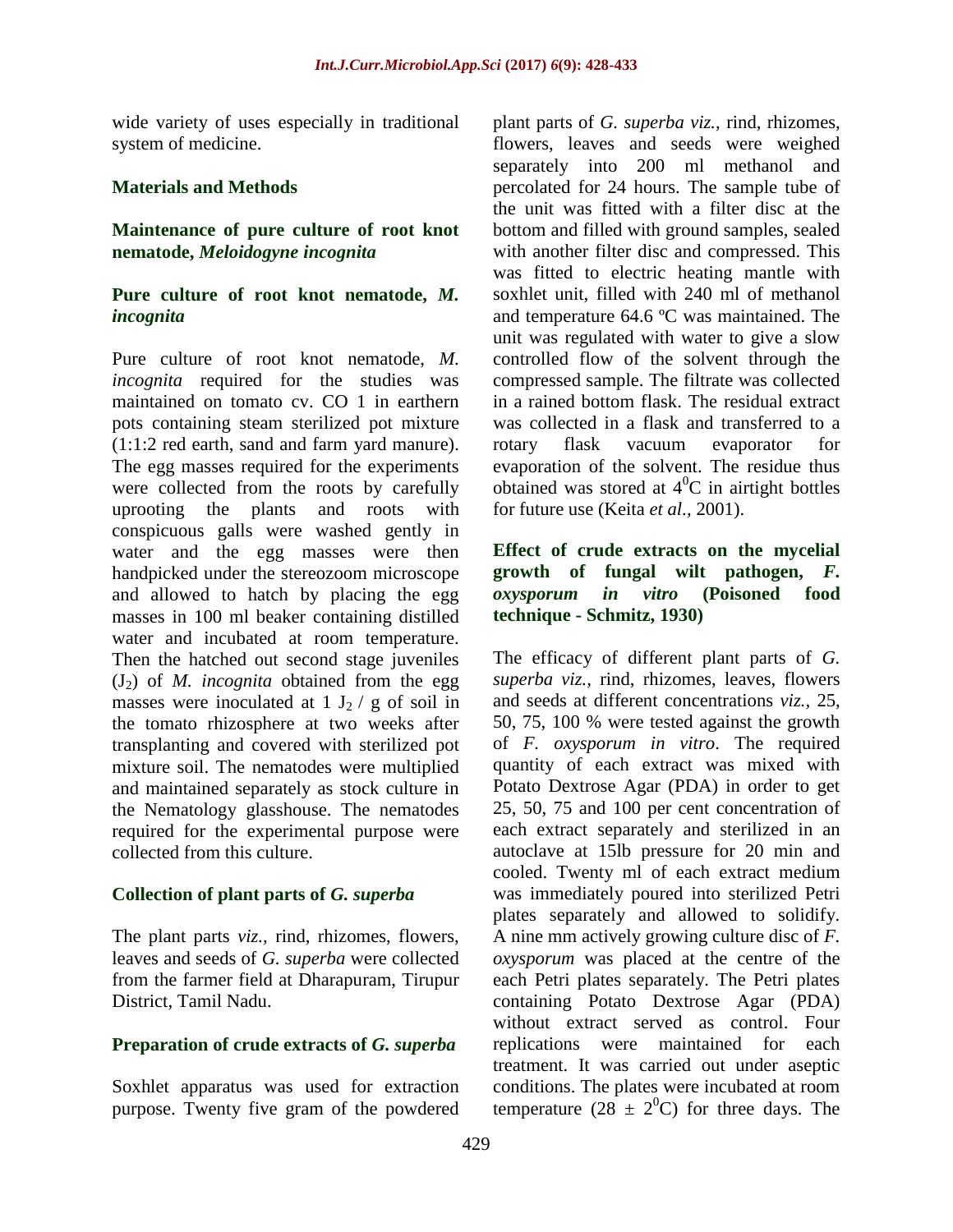diameter of the mycelial growth of the pathogen was measured in all the other treatments separately (Plate 1).

#### **Results and Discussion**

## **Effect of extract of different plant parts of**  *G. superba* **on the mycelial growth of fungal wilt pathogen** *F. oxysporum in vitro*

The effect of different plant parts of *G. superba* were tested against the mycelia growth of *F. oxysporum in vitro*. Among these, the seed and rind extract recorded the maximum mycelial growth reduction of 82.45, 82.33 per cent respectively over control followed by rhizome, leaves and flowers. The different concentrations of 25, 50, 75 and 100 per cent of extracts of different plant parts of *G. superba viz.,* rind, rhizomes, leaves, flowers and seed, were found significantly reduced the mycelial growth. The rhizome extract was at 100 per cent concentration recorded 10.44 mm and the

growth reduction was 82.06 per cent over control and also 75.85, 64.21 and 53.11 per cent at 75, 50 and 25 per cent respectively. The flower extract recorded less inhibition of mycelial growth at 100 per cent concentration with 14.42 mm and the growth reduction was 76.39 per cent over control and 70.49, 65.24,60.0 per cent growth reduction at 75, 50, 25 per cent concentration. The rind extract at 100, 75, 50 and 25 per cent concentration the mycelial growth reduction was 82.33, 68.00, 67.33 and 54.33 per cent over control.

The seed extract at 100, 75, 50 and 25 per cent concentration the mycelia growth reduction has 82.45, 73.50, 67.54 and 57.28 over control. The leaves extract recorded 77.45, 67.64, 59.47 and 53.59 per cent mycelial growth reduction over control at 100, 75, 50 and 25 per cent concentrations. Among the different extracts of *G. superba*, the seed extract was effectively reduced the mycelial growth followed by rind, rhizome, leaves and flowers (Table 1; Fig. 1).

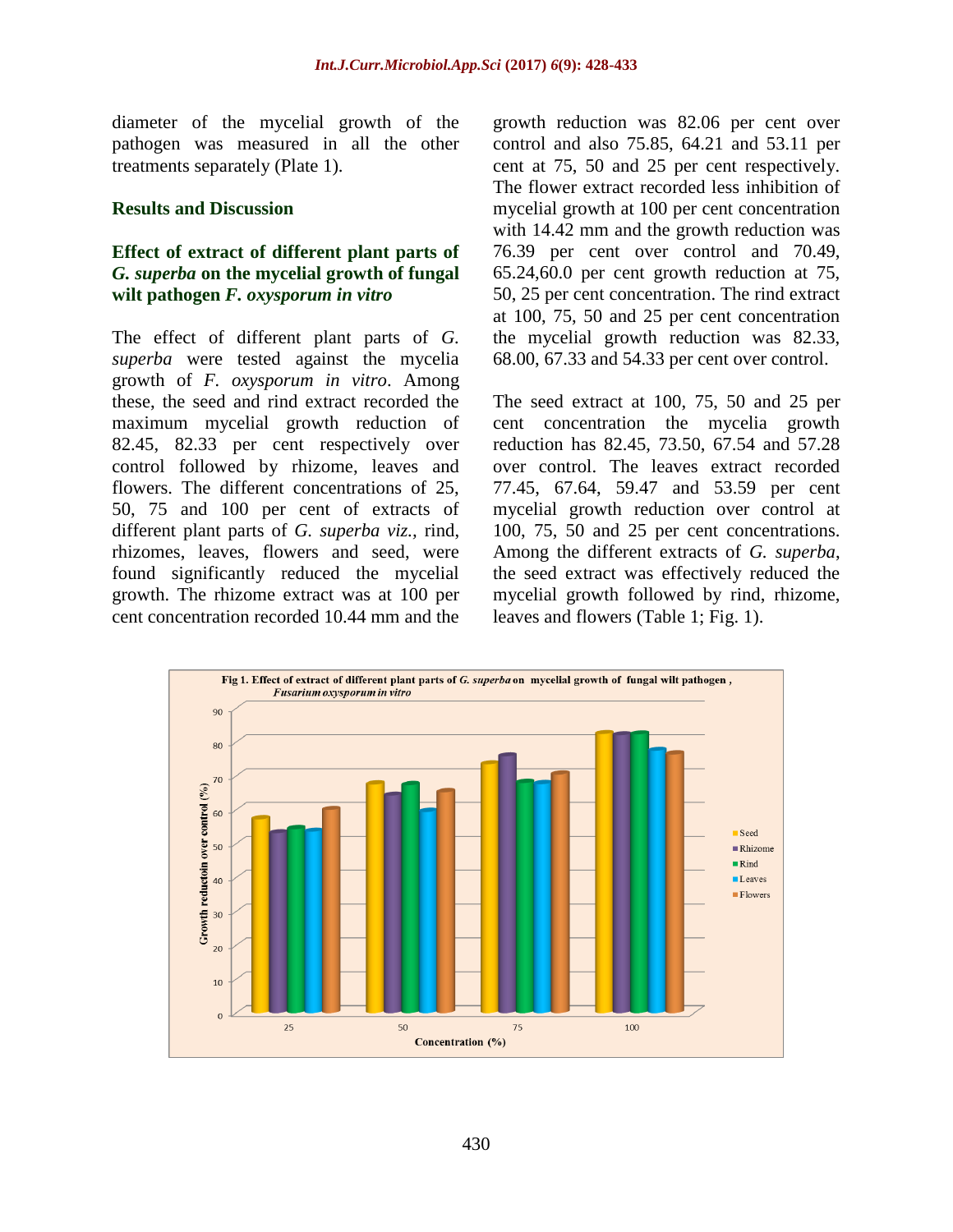|                                            | Mycelial growth at $3$ DAI (mm)* |                          |         |                          |       |                          |        |                |        |                          |
|--------------------------------------------|----------------------------------|--------------------------|---------|--------------------------|-------|--------------------------|--------|----------------|--------|--------------------------|
| Treatments                                 |                                  | Growth                   |         | Growth                   |       | Growth                   |        | Growth         |        | Growth                   |
|                                            |                                  | reduction                |         | reduction                |       | reduction                |        | reduction      |        | reduction                |
|                                            | Seed                             | over                     | Rhizome | over                     | Rind  | over                     | Leaves | over           | Flower | over                     |
|                                            |                                  | control                  |         | control                  |       | control                  |        | control        |        | control                  |
|                                            |                                  | (% )                     |         | (% )                     |       | (% )                     |        | (% )           |        | (% )                     |
|                                            |                                  |                          |         |                          |       |                          |        |                |        |                          |
| $T_1$ - 25% concentration                  | 25.84                            | 57.28                    | 27.82   | 53.11                    | 27.46 | 54.33                    | 28.40  | 53.59          | 24.46  | 60.00                    |
|                                            |                                  |                          |         |                          |       |                          |        |                |        |                          |
| $T_2$ -50% concentration                   | 19.62                            | 67.54                    | 21.44   | 64.21                    | 19.62 | 67.33                    | 24.82  | 59.47          | 21.24  | 65.24                    |
|                                            |                                  |                          |         |                          |       |                          |        |                |        |                          |
| $T_3$ -75% concentration                   | 16.00                            | 73.50                    | 14.60   | 75.85                    | 19.24 | 68.00                    | 19.86  | 67.64          | 18.00  | 70.49                    |
|                                            |                                  |                          |         |                          |       |                          |        |                |        |                          |
| $T_{4}$ -100% concentration                | 10.68                            | 82.45                    | 10.44   | 82.06                    | 10.66 | 82.33                    | 13.80  | 77.45          | 14.42  | 76.39                    |
|                                            |                                  |                          |         |                          |       |                          |        |                |        |                          |
| $T5$ - Distilled water (Untreated control) | 60.42                            |                          | 59.82   | $\overline{\phantom{a}}$ | 60.00 | $\overline{\phantom{a}}$ | 61.24  | $\overline{a}$ | 61.00  | $\overline{\phantom{a}}$ |
| SEd                                        | 0.51                             | $\overline{\phantom{a}}$ | 0.82    | $\overline{\phantom{a}}$ | 0.44  | $\blacksquare$           | 0.38   | $\overline{a}$ | 0.53   | $\overline{\phantom{a}}$ |
| $CD(P=0.05)$                               | 1.14                             | $\overline{\phantom{a}}$ | 1.83    | $\overline{\phantom{a}}$ | 0.99  | $\overline{\phantom{a}}$ | 0.84   | $\overline{a}$ | 1.20   | $\overline{a}$           |

**Table.1** Effect of extract of different plant parts of *G. superba* on mycelial growth of fungal wilt pathogen, *F. oxysporum in vitro*

DAI-Days after inoculation

\*Mean of four replications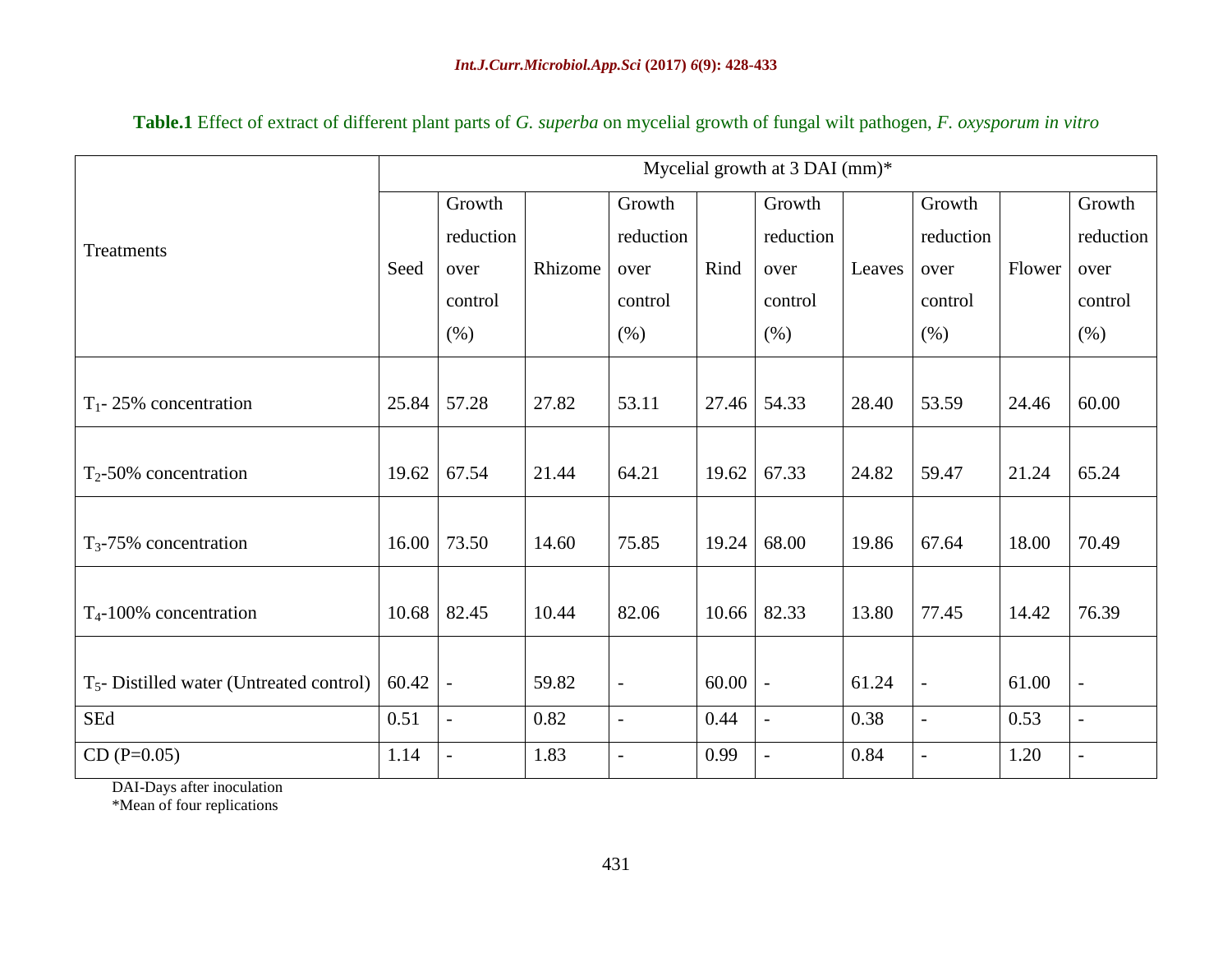Plate 10. In vitro experiments using different extract of G.superba for fungal wilt pathogen, Fusarium oxysporum



Culture of F. oxysporum

Rind extract



Leaves extract

Flower extract



Seed extract

#### **Statistical analysis**

The data generated from various experiments in the present study were subjected to statistical analysis following the method of Gomez and Gomez (2010). The package used for analysis was IRRISAT version 92-1 developed by International Rice Research Institute, Biometrics Unit, Manila, Philippines.



## **Efficacy of** *G. superba* **extracts on** *F. oxysporum*

Aqueous extract of several botanicals have been reported to be antifungal *viz., Thymbra spicata*, *Origanum syriacum*, *Rosemarinus officinalis*, *Foenicum vulgare* have been reported to reduce the infestation of *Phytopthora infestans* (Soylu *et al.,*2006) *Nerium oleander* and *Pithecolobium dulce*